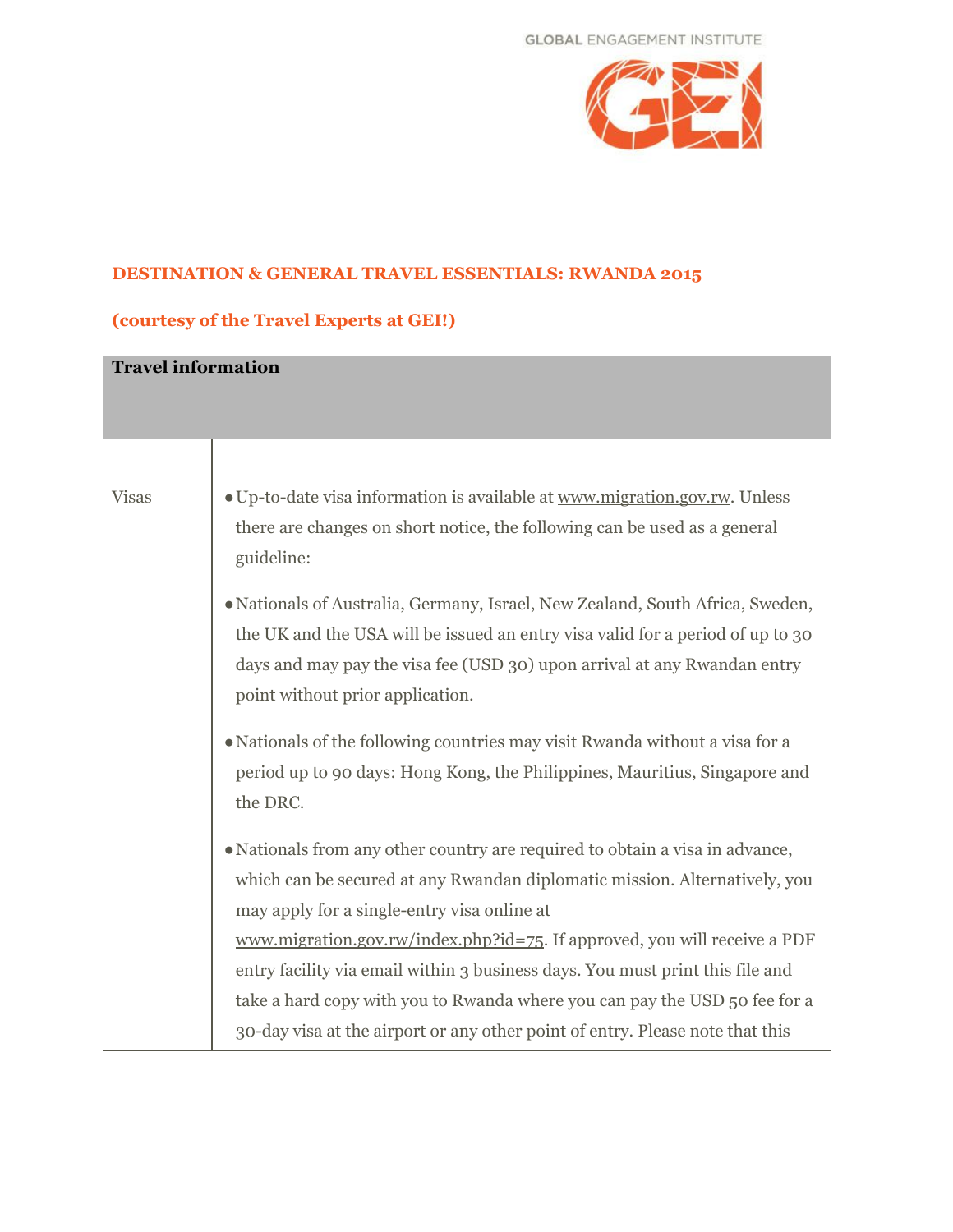

|             | process is mandatory and you are likely to be refused entry into Rwanda if                                                                                                                                                                                                                     |
|-------------|------------------------------------------------------------------------------------------------------------------------------------------------------------------------------------------------------------------------------------------------------------------------------------------------|
|             | you do not carry a hard copy of the PDF file.                                                                                                                                                                                                                                                  |
|             | • For longer stays or multiple entries into the country, you must apply for an<br>appropriate tourist visa. This can be done in advance at your nearest<br>Rwandan consulate or after arrival at the Immigration office in Kigali where<br>the process can take between 3 and 5 business days. |
| Passports   | • You must have a passport that is valid for at least six months from the day                                                                                                                                                                                                                  |
|             | you start your journey. We recommend you carry your passport on your                                                                                                                                                                                                                           |
|             | person or in your hand luggage during your entire program. Do not pack your                                                                                                                                                                                                                    |
|             | travel documents in your suitcase.                                                                                                                                                                                                                                                             |
|             | • Furthermore, many countries require you to have several (up to 6!!)                                                                                                                                                                                                                          |
|             | consecutive empty visa passport pages for immigration endorsement. Please                                                                                                                                                                                                                      |
|             | check the exact amount at the country's diplomatic mission or immigration                                                                                                                                                                                                                      |
|             | department. The official endorsement pages (for amendments) in the back of                                                                                                                                                                                                                     |
|             | most passports will not be accepted for immigration use.                                                                                                                                                                                                                                       |
|             | • If you haven't already, please send us a scanned copy of your passport's                                                                                                                                                                                                                     |
|             | picture page.                                                                                                                                                                                                                                                                                  |
|             |                                                                                                                                                                                                                                                                                                |
| Internation | · Airports: The main journey program takes place in Kigali, Rwanda airport                                                                                                                                                                                                                     |
| al Flights  | (KGL). If you are doing the main program, this is your flight destination. If                                                                                                                                                                                                                  |
|             | you are doing the Rwandan volcanoes/gorilla trek after the program, you will                                                                                                                                                                                                                   |
|             | still fly in and out of Kigali. If you are doing the additional Tanzania safari,                                                                                                                                                                                                               |
|             | you can book your return flight out of Tanzania, from the Kilimanjaro                                                                                                                                                                                                                          |
|             | International Airport (JRO), or we can help you book a flight back to Rwanda                                                                                                                                                                                                                   |
|             | to return home (this flight is not included in program costs).                                                                                                                                                                                                                                 |
|             | • GEI is not a travel agent, and we do not deal with international flight                                                                                                                                                                                                                      |
|             | arrangements. Please also note that we are unable to assist with any issues                                                                                                                                                                                                                    |
|             | that might arise before or during your flights or at a connecting airport,                                                                                                                                                                                                                     |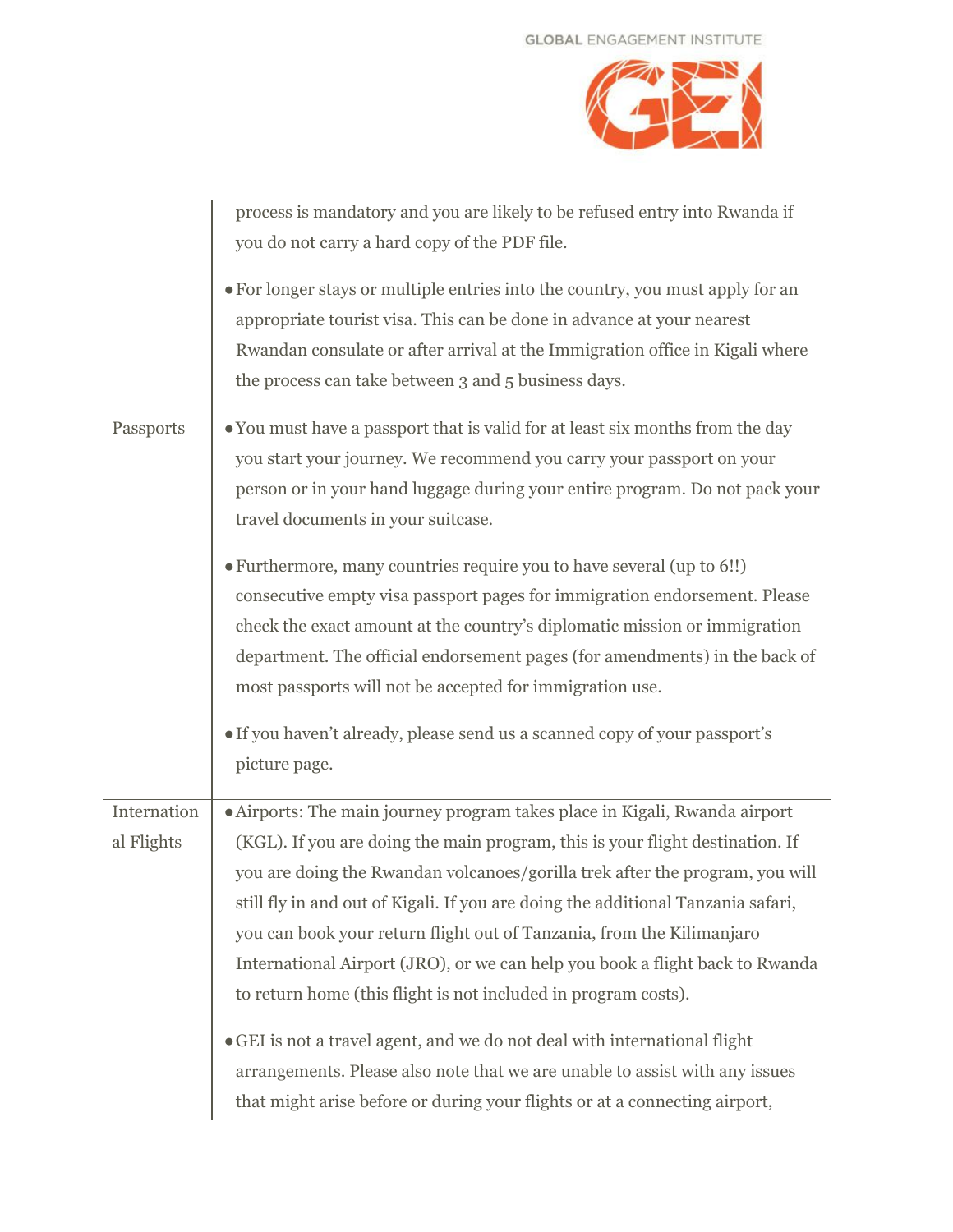

including missed or delayed flights, problems with luggage limitations, refusals to transport you for any reason, last-minute visa issues and so on. Unless otherwise agreed upon beforehand, our services and responsibilities start upon arrival at your destination and end there. We will of course happily assist at the destination in case your luggage has been delayed or lost during the flight.

●If you haven't already, please send us a copy of your flight itinerary as soon as possible.

| Weather     | • Rainy seasons: mid-February to mid-June, mid-September to mid-December               |
|-------------|----------------------------------------------------------------------------------------|
|             | • Average temperature: $24.6^{\circ}C$ (76.3°F) – $27.6^{\circ}C$ (81.7°F); hottest in |
|             | August/September                                                                       |
| Electricity | $\bullet$ 230/240 volts at 50Hz                                                        |
|             | • Adapters/converters have to be brought as they are rarely available in hotels.       |
|             | Rwanda's electrical outlets consist of two round prongs.                               |
| Telephone   | • Cell phones are widely used, and there are several networks to choose from.          |
|             | Make sure to check your international roaming plan to avoid exorbitant bills.          |
|             | Local SIM cards can also be procured on arrival for unlocked phones, and a             |
|             | "pay as you go" top up system works well. However, not all international cell          |
|             | phones work at the destination. Please contact your own service provider to            |
|             | learn more about international coverage and plans.                                     |
| Exchange    | •1 Euro ~ 790 Rwandan Francs (July 2015)                                               |
| rates       | •1 US Dollar ~ 725 Rwandan Francs (July 2015)                                          |

**Destination information**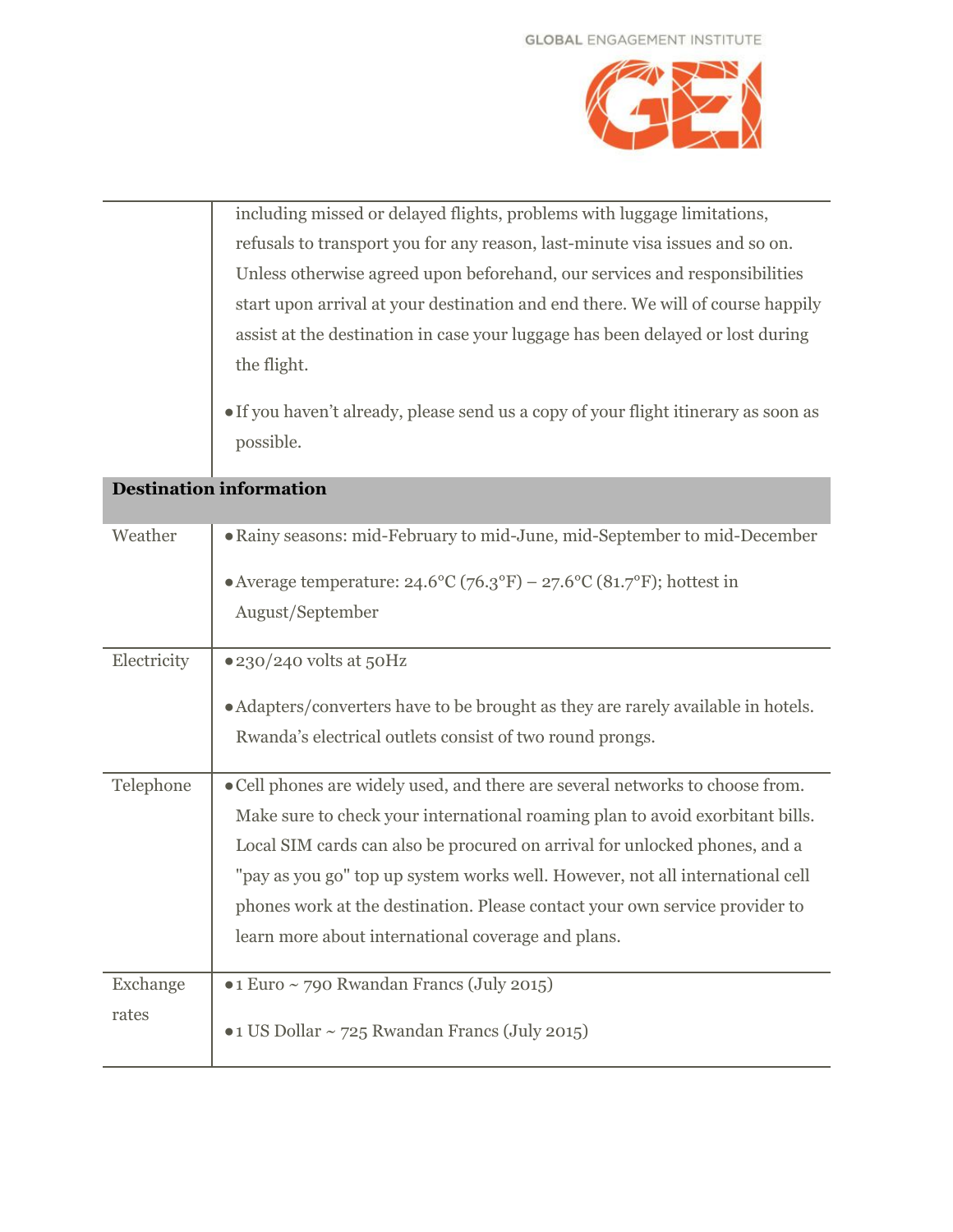## **GLOBAL ENGAGEMENT INSTITUTE**



| Money &    | • Credit cards are increasingly accepted at many restaurants and hotels, and      |
|------------|-----------------------------------------------------------------------------------|
| payments   | you can also find many ATM machines to withdraw cash in local currency.           |
|            | Please note, however, that Visa is the credit card of preference! It is not       |
|            | possible to withdraw cash from ATMs using e.g. MasterCard or other credit         |
|            | cards. The only option to obtain cash with a MasterCard is the Card Services      |
|            | Department at Access Bank which offers a quick and easy process for cash          |
|            | advance withdrawals. Other credit cards (American Express etc) are not            |
|            | regularly used.                                                                   |
|            | • Make sure to have your credit card PIN number with you.                         |
|            | • Inform your cardholder or bank of your international travel plans. Some will    |
|            | place a security flag or hold on your card when it is used in a different country |
|            | or even city                                                                      |
|            | • For those places that do not yet accept credit card payments (including crafts  |
|            | markets or stores and restaurants in more rural areas), make sure to bring        |
|            | enough cash for personal spending. USD, GBP, CAD and Euros are all                |
|            | accepted as means of exchange. If you bring USD, it is advisable to only have     |
|            | USD 50 and USD 100 bills (smaller amounts attract lower exchange rates)           |
|            | that have been printed during or after 2013 (older bills are frequently not       |
|            | accepted). Forex bureaus and banks are available in most major cities, and        |
|            | your guide can generally help with currency exchange throughout your trip.        |
|            | • Bank or debit cards that allow you to withdraw money directly from your         |
|            | bank account at home are not accepted in the country at either banks or           |
|            | ATMs, so please do not rely on this option. It is usually best to be equipped     |
|            | with a mix of cash and a credit card (preferably Visa).                           |
| Transporta | · Taxi cars are safe to use, generally available in most main areas of the major  |
| tion       | cities and relatively affordable (approximately USD 5-10 in most                  |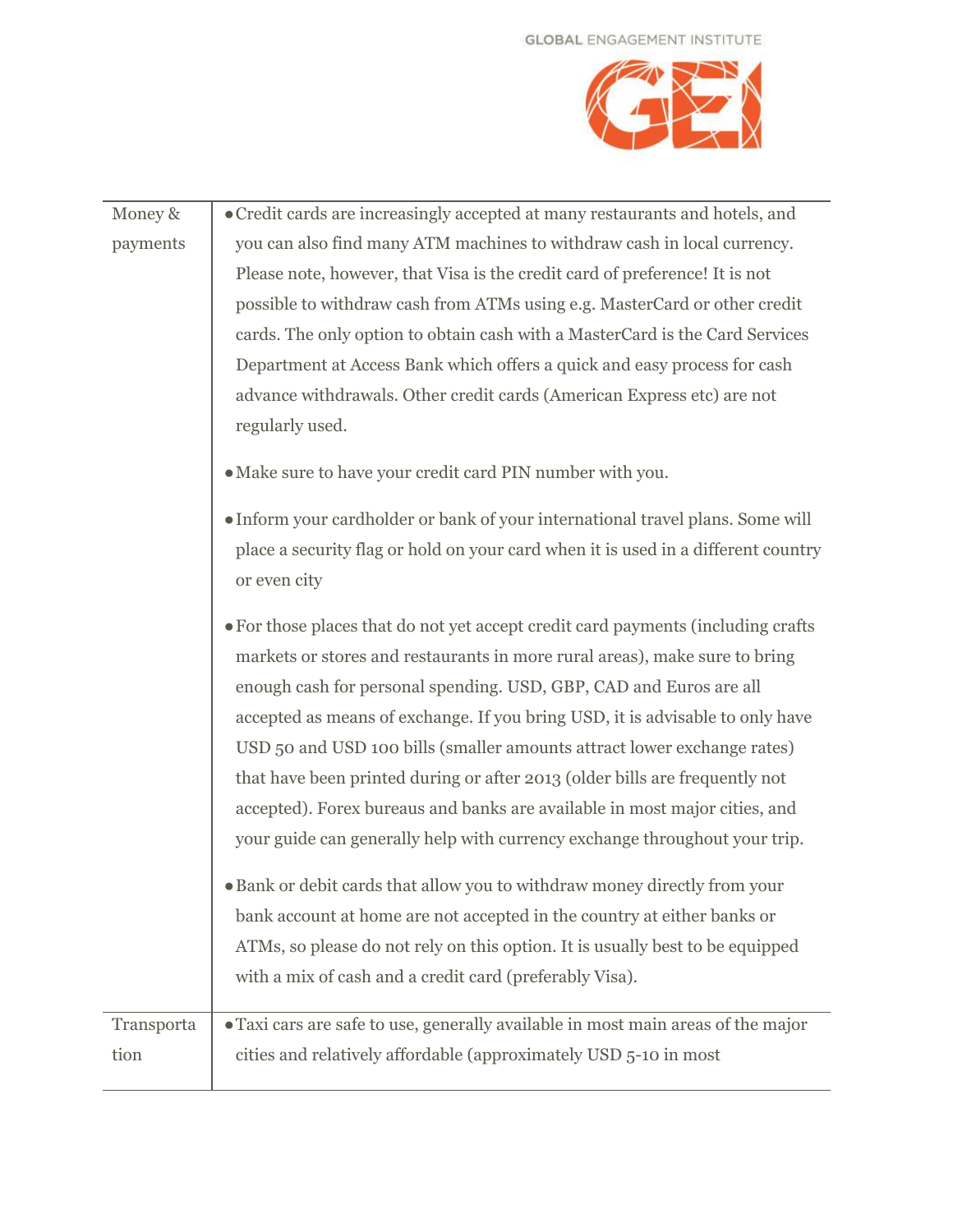

|        | neighborhoods, depending on the distance). To recognize them, look for          |
|--------|---------------------------------------------------------------------------------|
|        | white or white and yellow four-door Toyota cars.                                |
|        | • Motorcycle taxis or "motos" are another form of transportation, and they are  |
|        | frequently used by locals and more adventurous visitors. We strongly            |
|        | discourage their use as they can be dangerous and are regularly involved in     |
|        | heavy accidents. If you do wish to use one, you do so at your own risk.         |
| Do's & | · Handouts and donations: Please do not give anything to people you meet        |
| don'ts | randomly – no sweets, cookies, empty water bottles, pens or even money –        |
|        | since this encourages a culture of begging and hassling. Our desire is to       |
|        | encourage a culture of entrepreneurship, service provision and targeted help    |
|        | rather than uncoordinated handouts. If you would like to make a donation        |
|        | (e.g. school toys, medicines, etc), please make arrangements with us prior to   |
|        | your program if at all possible. (Note: the Half Sky Women & Leadership         |
|        | journey will have a component on impact investing, and together we'll           |
|        | provide learning that will help you give in a more sustainable way towards      |
|        | issues that matter most to you!)                                                |
|        |                                                                                 |
|        | · Environmental protection: Please note that Rwanda has prohibited the use of   |
|        | plastic bags. Make sure not to carry any plastic bags with you, including in    |
|        | your luggage. It is possible that authorities ask you to open your luggage upon |
|        | arrival to search for plastic bags. More generally, we have a strong            |
|        | sustainability policy, and we encourage our guests to respect some basic        |
|        | rules. Upon arrival, your guide will provide you with a briefing.               |
|        |                                                                                 |
|        | • Photography: Please always ask your guide when it is appropriate to take      |
|        | photos beforehand. Never take photos during a meeting or session without        |
|        | prior permission and approval of all participants. In many cases, taking        |
|        | photos will be permissible and even welcomed (e.g. children tend to enjoy       |
|        | photos), with the exception of military personnel and government property as    |
|        | well as public buildings, including the airport. Please always do so in a       |
|        |                                                                                 |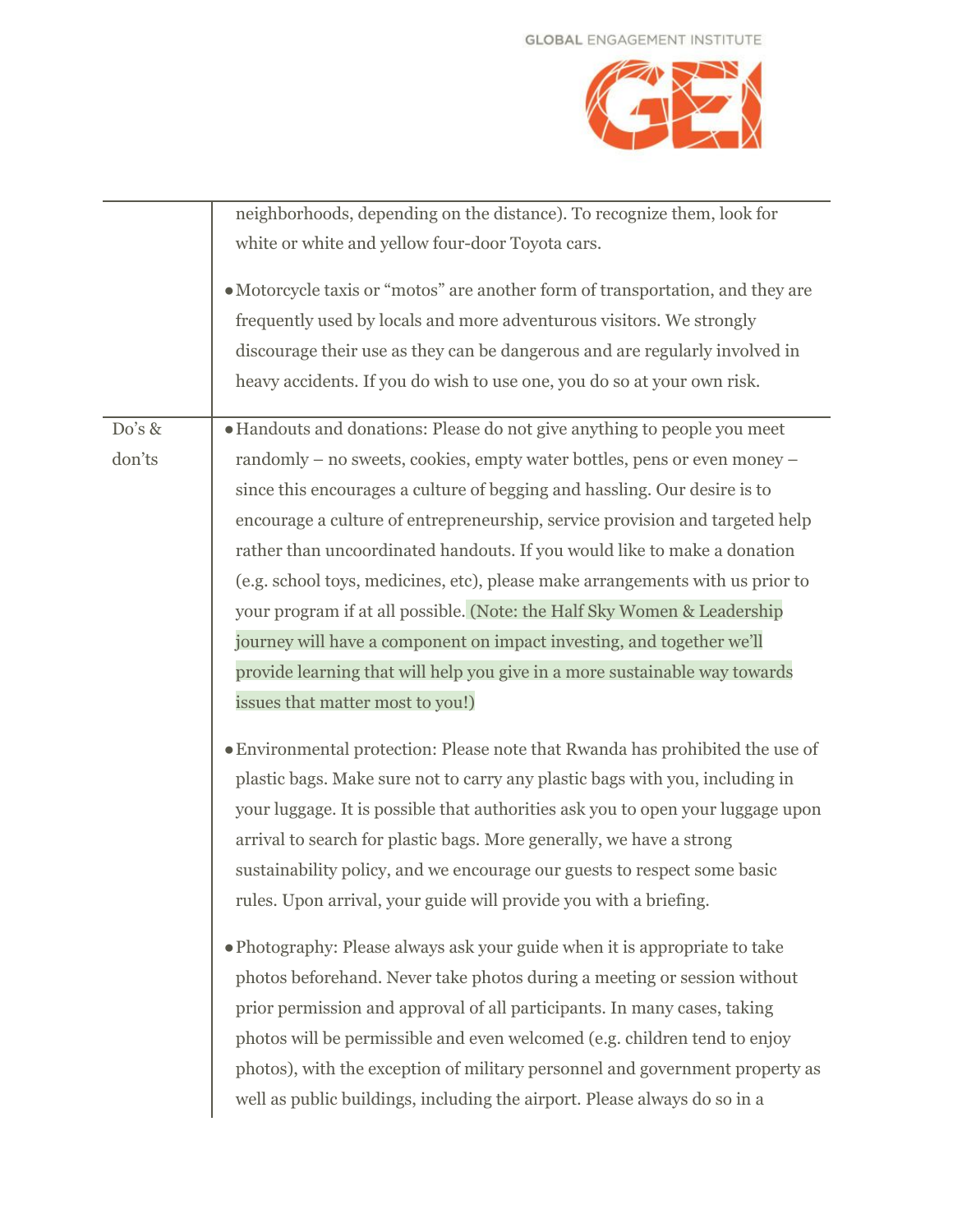

sensitive and dignifying way. Permission should also be sought from individuals.

- ●Alcohol and drugs: Reckless abuse of alcohol is not acceptable. We encourage the participants of our programs to see themselves as ambassadors of their own countries and institutions, and to respect Rwandan culture and community. Public drunkenness or consuming alcohol in inappropriate or illegal places is strictly forbidden. Illegal drugs (marijuana etc) are strictly monitored in Rwanda and come with heavy fines and prison sentences. GEI will not take any responsibility for any program participant who is found to be breaking Rwandan law while participating in one of our programs.
- ●Social sensitivity: Participants should never ask about an individual's ethnicity in Rwanda. Since the genocide of 1994, ethnic divisions are discouraged in both thought and discussion, and the national government has prioritized the promotion of the concept of "one Rwanda, one people". It is considered a deeply sensitive topic and should not be approached lightly by any outside visitors even with the best intentions, unless done so in a very broad and diplomatic sense when talking about peace and reconciliation efforts post-genocide. Any direct reference to specific ethnic groups should be avoided at all costs.

## **Health & hygiene**

| Vaccination  | • Yellow fever vaccination is required. You may be asked for an international                                                                                                                    |
|--------------|--------------------------------------------------------------------------------------------------------------------------------------------------------------------------------------------------|
| <sub>S</sub> | health certificate upon arrival in the country, so please ensure that you carry                                                                                                                  |
|              | this certification with you, as well as your general vaccination record.                                                                                                                         |
|              | $\bullet$ Other vaccinations, such as hepatitis $A/B$ , typhoid, meningococcal meningitis<br>and rabies, as well as tetanus, diphtheria and polio may be advisable<br>depending on your program. |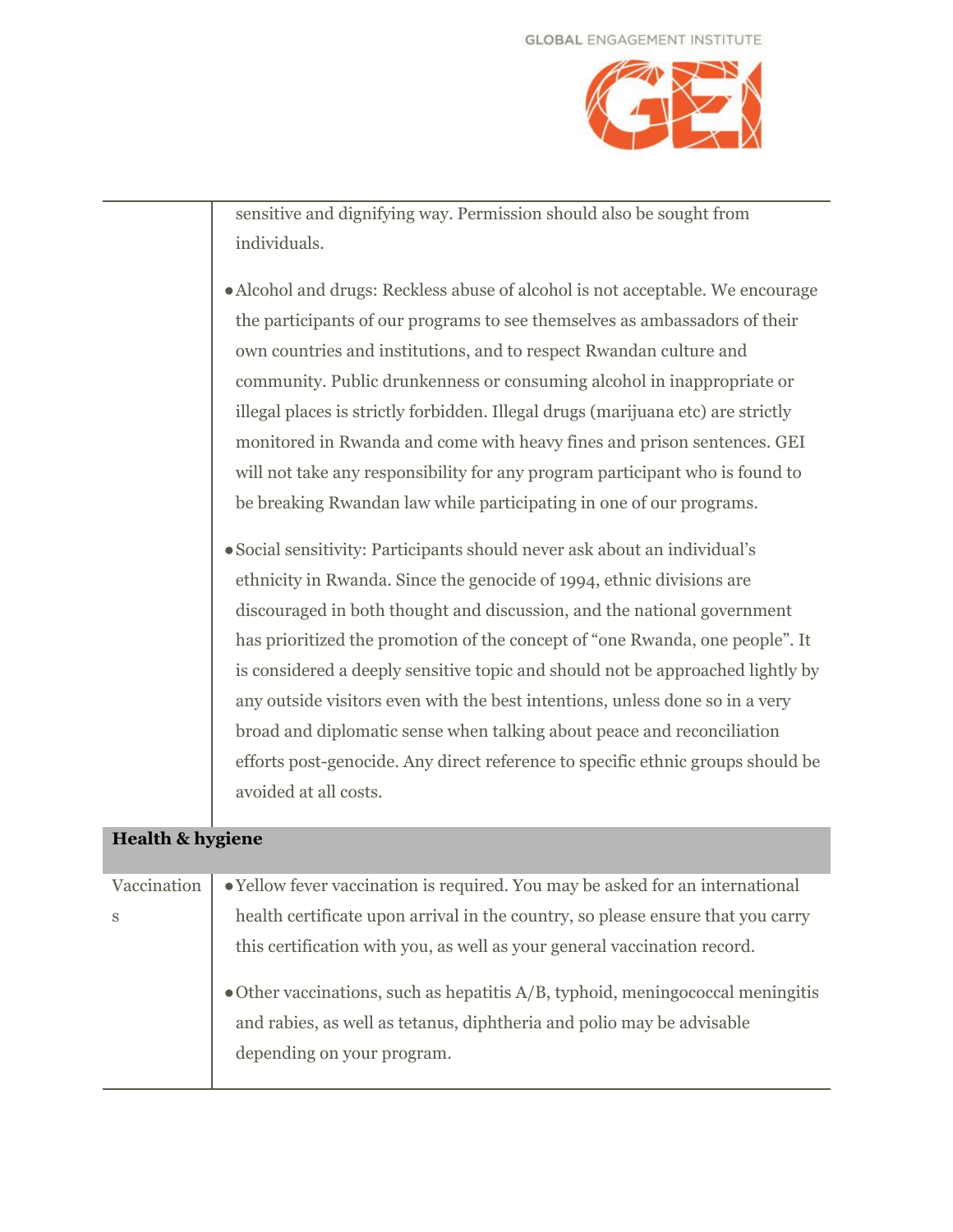

|                        | • Since we are not medical authorities, please consult your personal doctor at |
|------------------------|--------------------------------------------------------------------------------|
|                        | least 8 weeks before departure and act on his or her recommendation.           |
|                        |                                                                                |
| Malaria                | · Malaria is very rare in Kigali but remains a health issue in other parts of  |
|                        | Rwanda, so you may wish to consult your doctor at least 4 weeks before the     |
|                        | program about the most appropriate anti-malarial drug for you. In addition,    |
|                        | try to prevent mosquito bites between dusk and dawn by using DEET-based        |
|                        | insect-repellent and a bed net.                                                |
|                        |                                                                                |
| Hospitals &            | · King Faisal Hospital (Kacyiru, Kigali): 0252-582421, 0252-585397,            |
| clinics in             | 0252-582469                                                                    |
| Kigali                 | Ambulance: 0788-690438 (Monday to Friday, 8am to 5pm), 0788-530351             |
|                        |                                                                                |
|                        | (all other times)                                                              |
|                        | · Polyclinique du Plateau (Nyarugenge, Kigali): 0252-578767, 0252-572125       |
|                        |                                                                                |
| General                | • It is important that you are in reasonably good health. There are many       |
| fitness                | activities in the program that require a fair amount of walking. Delegates who |
|                        | require assistance may not be able to fully participate or access some sites.  |
|                        | Please note that the motor coaches and the vast majority of sites, buildings   |
|                        | and restaurants on the itinerary are not wheelchair accessible. Please consult |
|                        | with us in advance if you feel this may be an issue for you.                   |
|                        |                                                                                |
| Travel                 | • Appropriate health insurance and insurance for return transport to your      |
| health                 | home country are recommended. Remember to carry your insurance card            |
| insurance              | and policy details with you. If you haven't already, please send us a scanned  |
|                        | copy of the insurance.                                                         |
|                        |                                                                                |
| <b>Travel planning</b> |                                                                                |
| Suggested              | • In your handbag/money belt: Wallet, personal identification, passport, air   |
| packing list           | tickets, luggage key, emergency phone numbers                                  |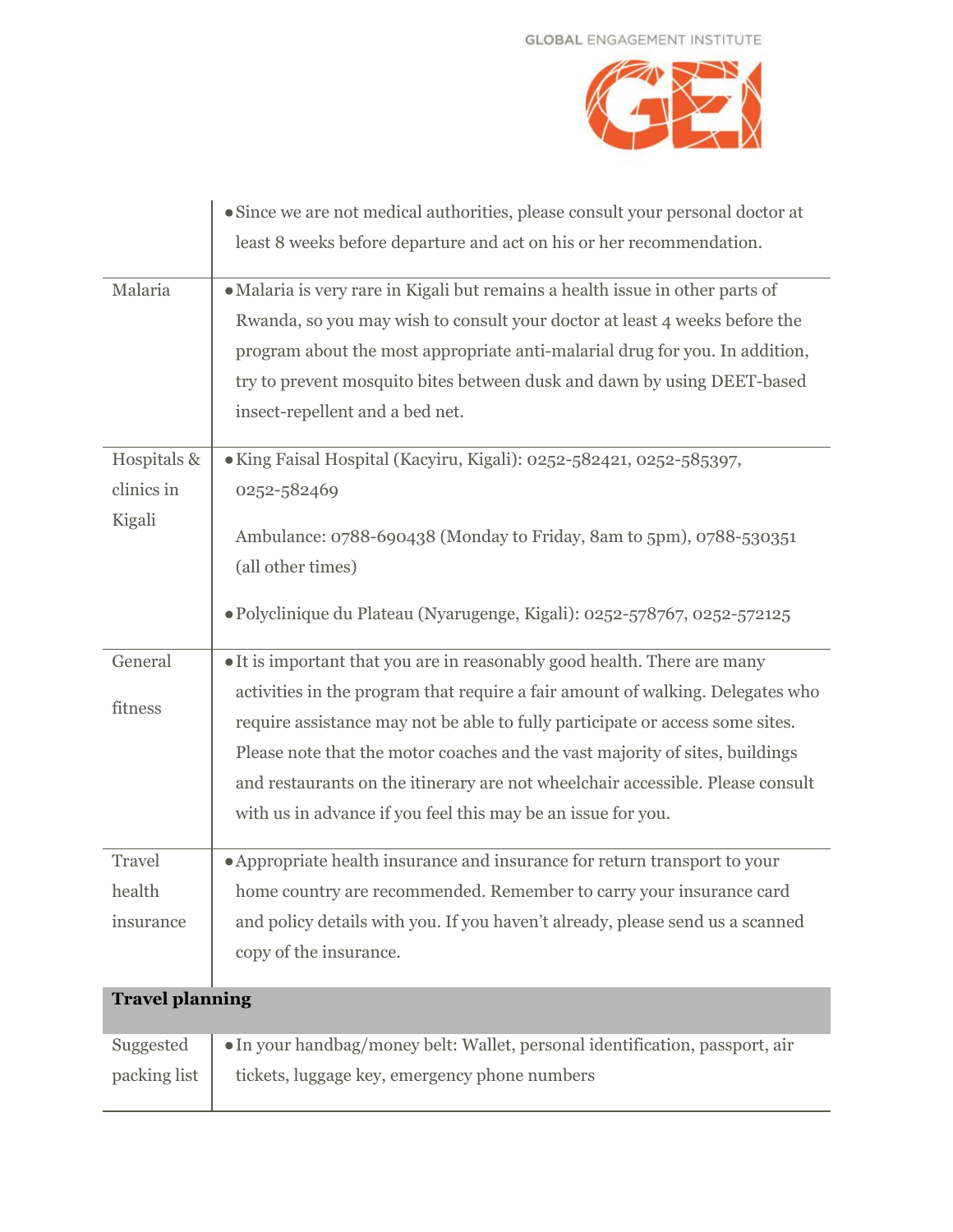

|         | · In your carry-on: Light jacket, personal journal/pen, Kleenex tissue pack,<br>toiletries for flight (in 100ml containers, total not exceeding 1l), personal<br>medicines, photocopy of passport and tickets, all electronic equipment<br>(including cameras, video recorders, laptops etc)<br>• In checked luggage: Clothes (see below), comfortable walking shoes, toiletries<br>(including a high factor sunscreen), insect repellent, travel raincoat, sun hat,<br>extra batteries for camera or camera charger, alarm clock<br>• Please check applicable baggage allowance policies with your airline(s) prior<br>to packing and departure, also for any domestic flights.                                                                                                               |
|---------|------------------------------------------------------------------------------------------------------------------------------------------------------------------------------------------------------------------------------------------------------------------------------------------------------------------------------------------------------------------------------------------------------------------------------------------------------------------------------------------------------------------------------------------------------------------------------------------------------------------------------------------------------------------------------------------------------------------------------------------------------------------------------------------------|
| Clothes | • Light clothing for the warm days and mild evenings and heavier clothing<br>including solid walking shoes especially for excursions in the national parks<br>are appropriate. Generally, it is a good idea to bring clothes that can be<br>layered. A hat and sunglasses provide protection against the sun. A<br>waterproof jacket may come in handy in the mountains or during the rainy<br>season. Many of the places visited are rural and the ground is usually uneven<br>and muddy if it has been raining. It is important to wear sensible footwear for<br>these visits.                                                                                                                                                                                                               |
|         | • Rwandans take pride in their appearance, and most people in business and<br>government are smartly attired. Long microfiber pants or skirts and shirts or<br>blouses are appropriate for most casual program days. However, if you<br>participate in business or government meetings or a formal conference,<br>business clothes (dress pants, blazers, professional skirts, dress shoes etc)<br>will be required. We recommend that you pack at least one complete<br>professional outfit for such meetings. Please note particularly that short<br>pants or skirts are inappropriate for most meetings and should also be<br>avoided when traveling outside of Kigali in order to respect the local culture.<br>Any safari-style wear, running shoes or flip flops are not appropriate for |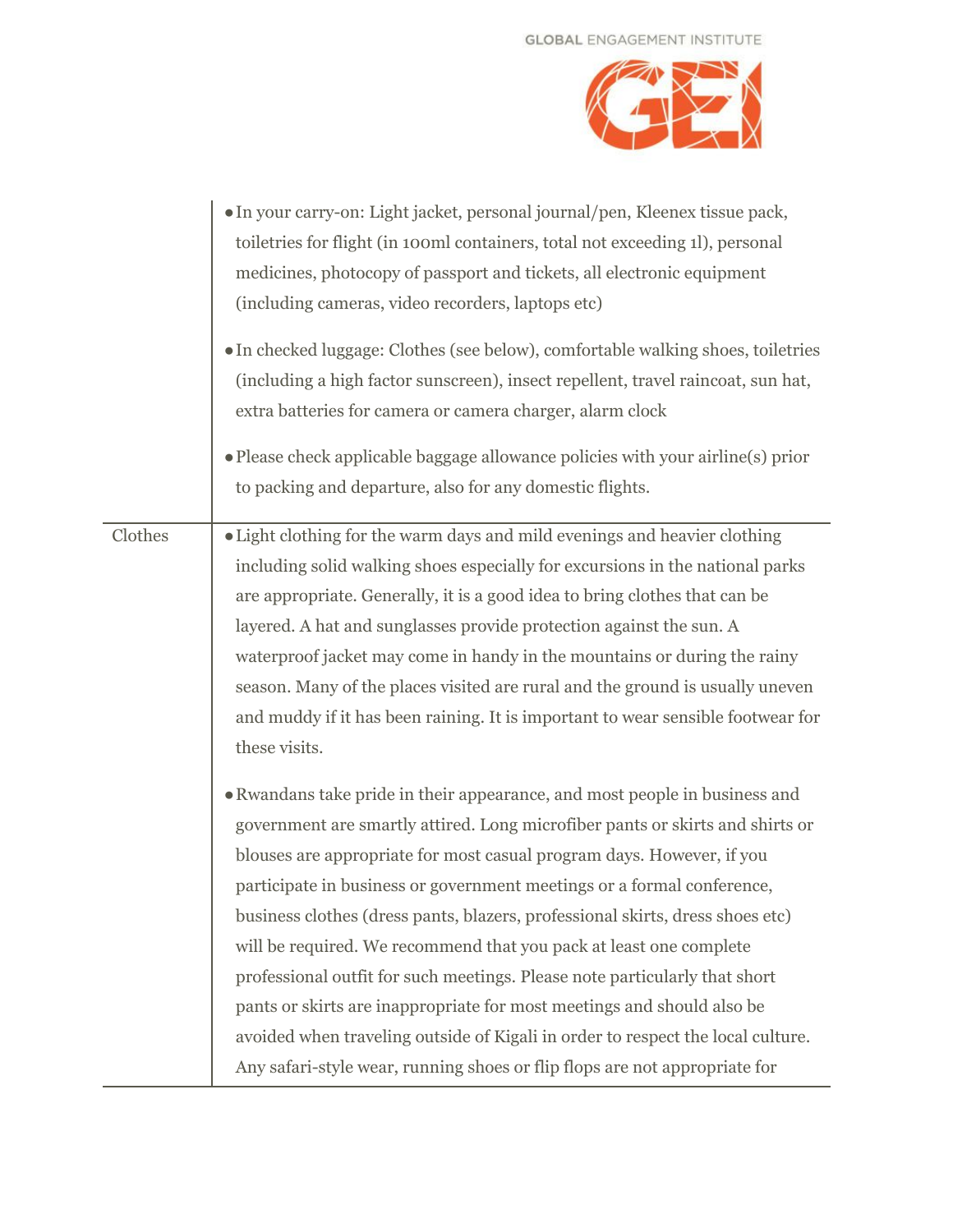

|            | professional meetings. Please dress and behave as you would if you were          |
|------------|----------------------------------------------------------------------------------|
|            | meeting business or government officials from your own country.                  |
| Hotel      | • The hotels offered have been selected according to your delegation's desired   |
| facilities | standards and budget. Please familiarize yourself with available facilities in   |
|            | advance on your hotel's website in order to be aware of facilities on offer.     |
|            | Most hotels offer free wireless internet at least in public areas; however, be   |
|            | forewarned that connection speeds can be slow. Please use hotel safes for all    |
|            | your valuables. If private safes are unavailable in your room, ask for a general |
|            | hotel safe.                                                                      |
| Transport  | • The vehicles chosen for your program are comfortable, among the best in the    |
|            | country. But please do not expect them to have a standard found in Western       |
|            | countries. Motor coaches, for example, do not have toilet facilities on board.   |
|            | While we always try to limit the time that you spend on the vehicles, some       |
|            | distances may require several hours of driving. Please study the itinerary in    |
|            | detail and prepare yourself accordingly.                                         |
| Bathroom   | • There are a variety of restrooms that you will need to deal with. Regular      |
| facilities | western style toilets are available at the hotels and most restaurants. The      |
|            | second form is what is known as a bucket flush where there is a toilet but no    |
|            | running water so a bucket of water is provided to pour into the toilet. The      |
|            | third type is a pit toilet where there is nothing but a hole in the ground and   |
|            | two bricks to locate your feet. The last option is the bush. Please bring your   |
|            | own tissues and hand sanitizer along, as frequent use of this is the best        |
|            | defense against common bugs.                                                     |
| Gratuities | Unless expressly excluded, tips for drivers, porters and restaurant staff        |
|            | associated with our programs have been included in your program cost and will    |
|            | be paid from the program office. You need not give these persons gratuities      |
|            |                                                                                  |